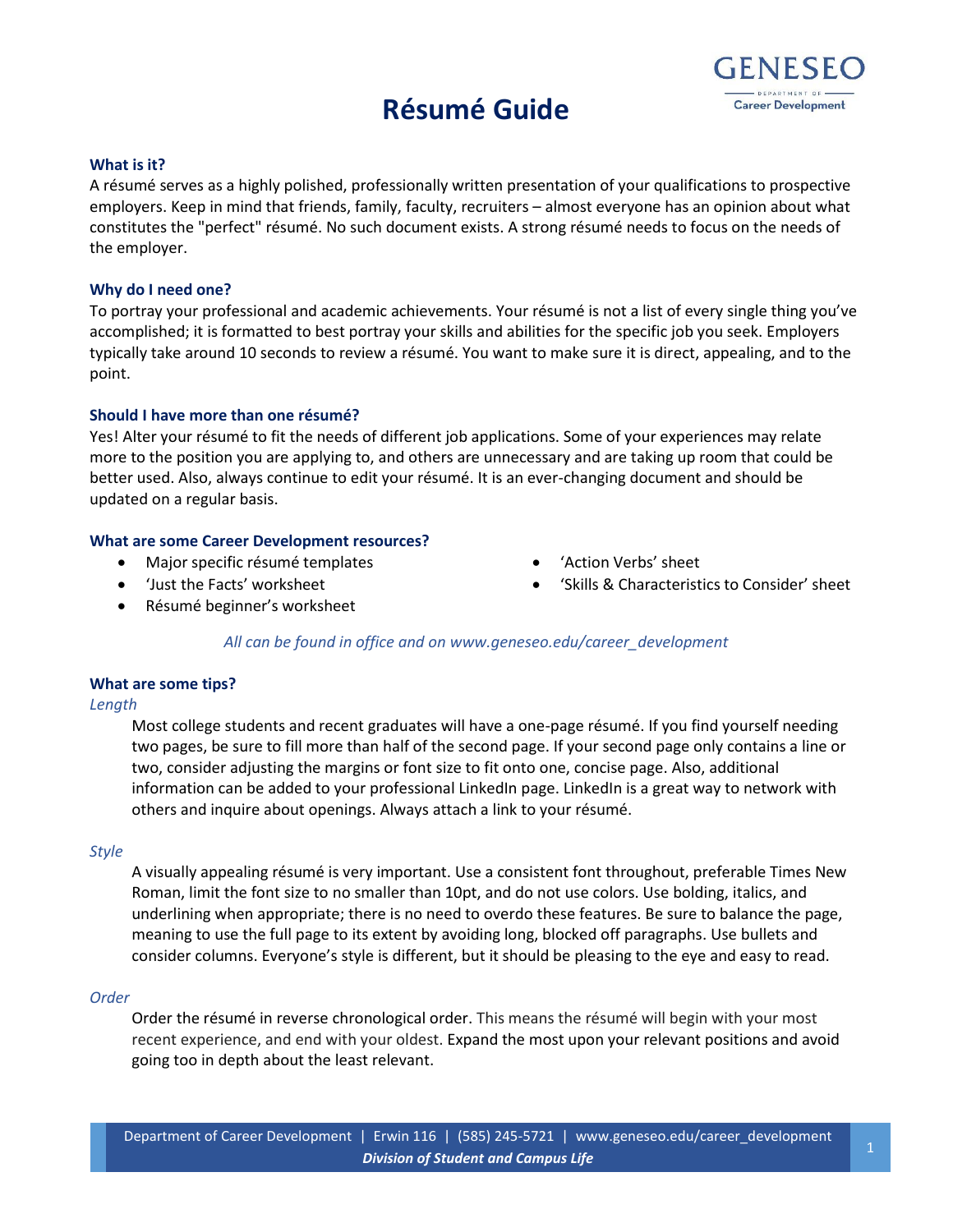### *Language*

Avoid phrases such as, "My duties included…" or, "Responsible for…" Do not use personal pronouns such as "I" or "My". Be careful not to use words that exaggerate your responsibilities. Begin each bullet with an action verb and use present/past tenses appropriately. Carefully proofread for spelling, grammar and spacing errors. One mistake can cost you an interview.

### *Paper/Printing*

If you're delivering your résumé by hand or mail, print on high quality bond 8 1/2 x 11-inch paper in white or off-white colors. Your résumé and cover letter paper, as well as your envelope, should match. The Department of Career Development offers this paper free to students. When sending electronically, change the Word document to a PDF to preserve the formatting.

### **What should I not include on my résumé?**

1. Objective

This is an outdated feature that should be excluded. It can be expressed in your cover letter.

### 2. Summary of qualifications

This is shown throughout your résumé and cover letter. It does not need to be written out in a section on your résumé.

### 3. High school Degree/Accomplishments

It is recommended to remove after the end of your sophomore year of college. However, it can remain on if you've had serious accomplishments in high school or, perhaps, are applying to a position at that school.

### 4. Experiences

Anything during high school after your sophomore year of college should be removed. This saves room for more relevant positions that relate to a future career.

# 5. Skills

Soft skills such as 'Good Listener', 'Hard-Worker', 'Trustworthy' are expressed in the cover letter. Your résumé is designated to hard skills such as software's or languages.

#### 6. References

If asked, include at least 3 professional/academic references on a separate page.

# **Contact**

SUNY Geneseo 116 Erwin Hall Phone: [\(585\) 245-5721](tel:585-245-5721) Email: [careers@geneseo.edu](mailto:careers@geneseo.edu) **Office Hours** Monday-Friday: 8:00am-4:30pm

# **Walk-in Hours**

Located on website *geneseo.edu/career\_development*

**Remember, your cover letter, résumé and reference page are typically your first introduction to an employer and their presentation makes a statement about you. Are you neat, organized, do you use your words well and with impact, are your sentences coherent and enlightening? Take the time and care to make a strong impression!**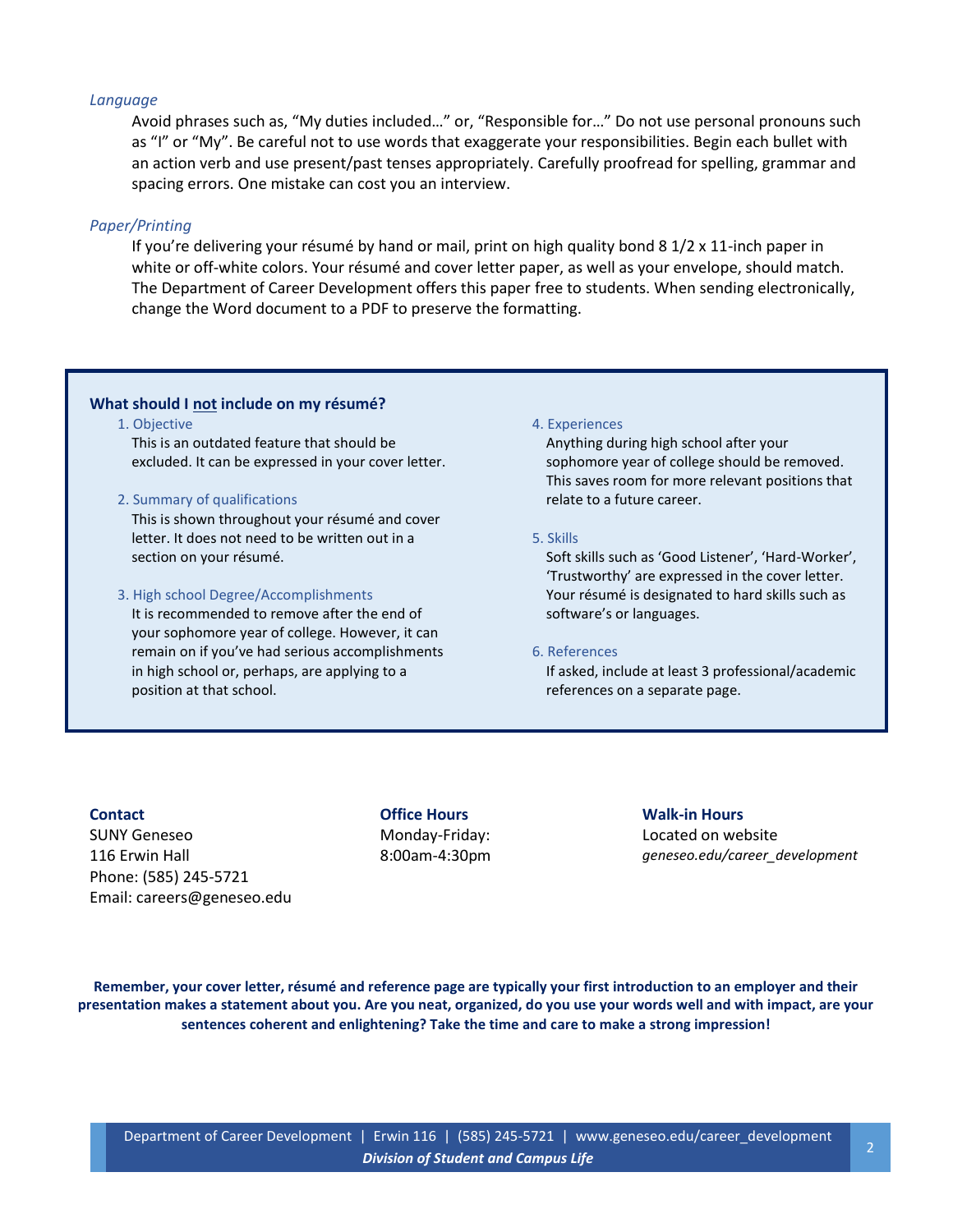# **Résumé Worksheet**



# **Name**

Address – Email – Phone – LinkedIn URL

| <b>EDUCATION</b><br>State University of New York at Geneseo, Geneseo, NY<br>Bachelor of <i>(Arts or Science)</i> in <i>manufacture in manufacture in manufacture in manufacture in manufacture in manufacture in manufacture in manufacture in manufacture in manufacture in manufacture in manufacture in manufa</i><br>(Major)<br>Minor: __________ (if above 3.0) | Expected: Month Year      |
|----------------------------------------------------------------------------------------------------------------------------------------------------------------------------------------------------------------------------------------------------------------------------------------------------------------------------------------------------------------------|---------------------------|
| Study Abroad: University Name (if applicable), City, Country                                                                                                                                                                                                                                                                                                         | Date                      |
| <b>RELEVANT EXPERIENCE</b><br>Organization/Company Name, City, State<br><b>Job Title</b><br>(Job responsibilities)<br>$\bullet$<br>$\bullet$                                                                                                                                                                                                                         | Month/Year - Month/Year   |
| $\bullet$<br>Organization/Company Name, City, State<br><b>Job Title</b><br>(Job responsibilities)<br>$\bullet$<br>$\bullet$                                                                                                                                                                                                                                          | $Month/Year - Month/Year$ |
| <b>ADDITIONAL EXPERIENCE</b><br>Organization/Company Name, City, State<br><b>Job Title</b><br>(Job responsibilities)<br>٠<br>$\bullet$<br>$\bullet$                                                                                                                                                                                                                  | $Month/Year - Month/Year$ |
| Organization/Company Name, City, State<br>Job Title<br>(Job responsibilities)<br>٠                                                                                                                                                                                                                                                                                   | $Month/Year - Month/Year$ |
| <b>COMMUNITY INVOLVEMENT/VOLUNTEER</b><br>Organization/Company Name, City, State<br>Title                                                                                                                                                                                                                                                                            | Month/Year - Month/Year   |
| Organization/Company Name, City, State<br><b>Title</b>                                                                                                                                                                                                                                                                                                               | Month/Year - Month/Year   |
| <b>SKILLS</b>                                                                                                                                                                                                                                                                                                                                                        |                           |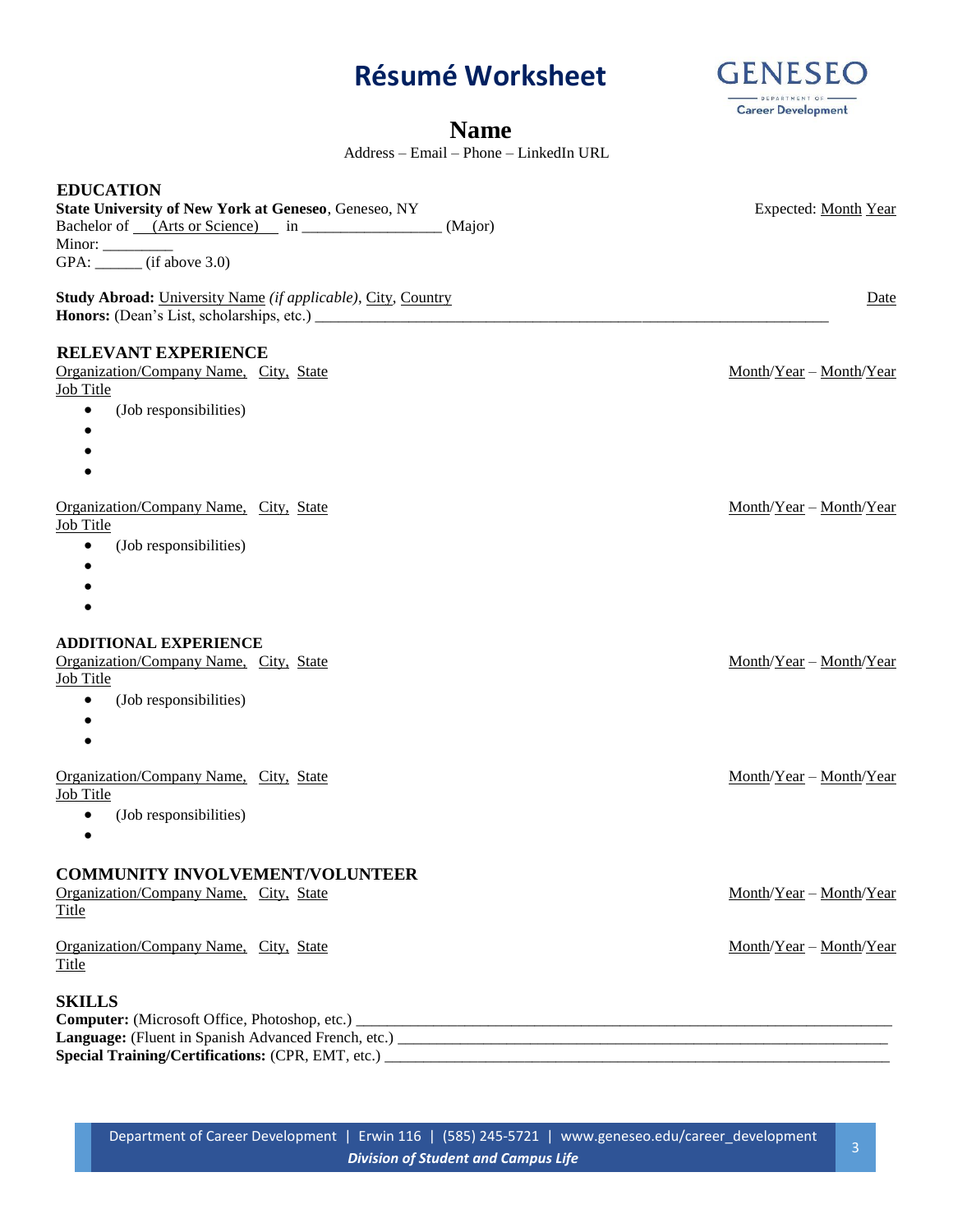# **Just the Facts**



Below are various qualifications found on a résumé. Fill out the criteria that relates to you to get an understanding of what to include on your résumé. Refer to the Résumé Worksheet to input your information in the correct format.

| Yes | No | Language Abilities                        |
|-----|----|-------------------------------------------|
| Yes | No | <b>Technology Skills</b>                  |
| Yes | No | Study or Travel abroad                    |
| Yes | No | Leadership Positions (campus/community)   |
| Yes | No | Conference attendance/participation       |
| Yes | No | Volunteer activities/civic contributions  |
| Yes | No | Honors, awards, distinctions              |
| Yes | No | <b>Community Service/service learning</b> |
|     |    |                                           |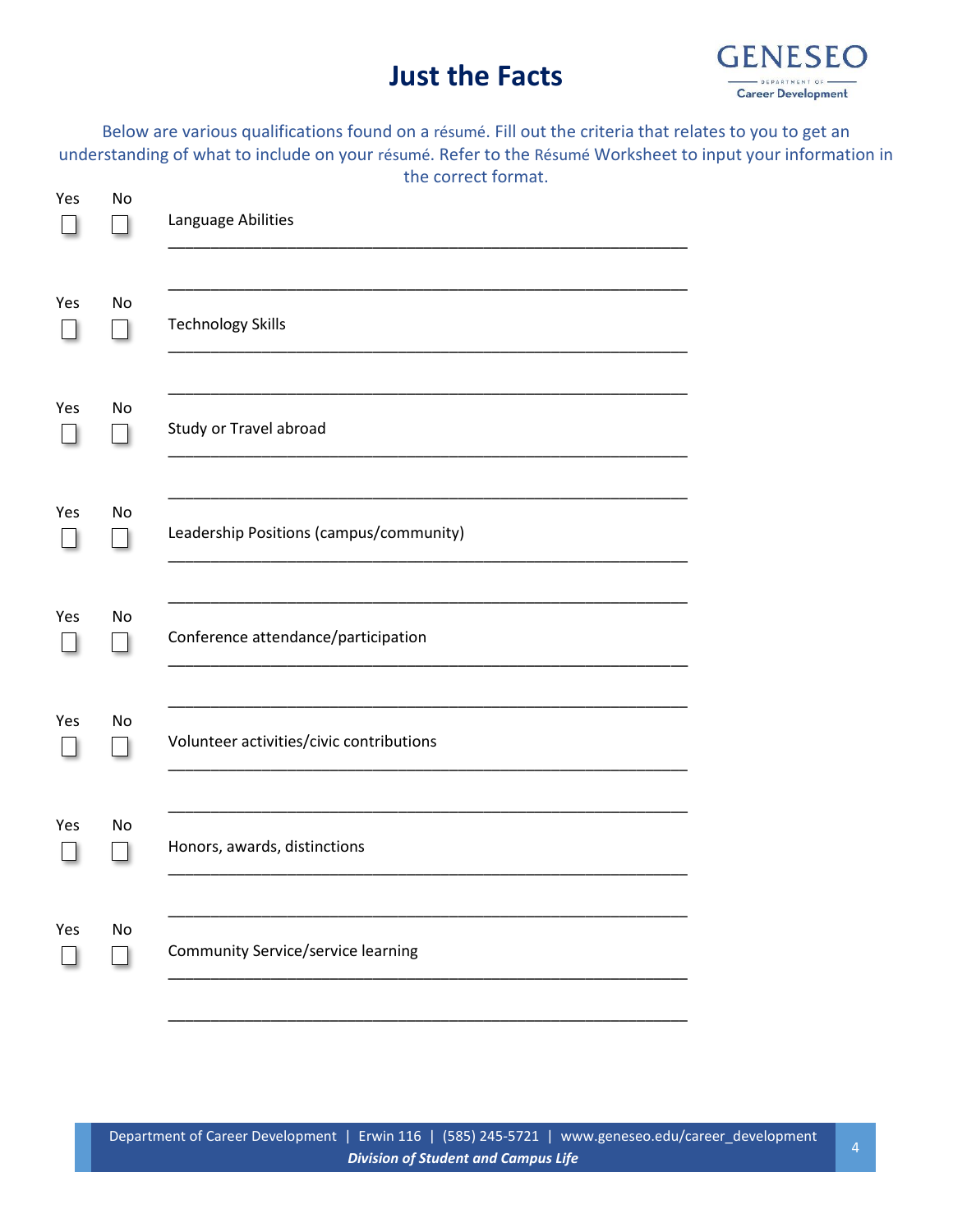| Yes | No | Publications                             |
|-----|----|------------------------------------------|
| Yes | No | Research Experience                      |
| Yes | No | College Activities (sports, clubs, etc.) |
| Yes | No | <b>Extracurricular interests</b>         |
| Yes | No | Certifications and licenses              |
| Yes | No | Teaching competencies/experience         |
| Yes | No | <b>Technology Skills</b>                 |
| Yes | No | Work                                     |
| Yes | No | <b>Related Course work</b>               |
| Yes | No | Other                                    |

Department of Career Development | Erwin 116 | (585) 245-5721 | www.geneseo.edu/career\_development **Division of Student and Campus Life**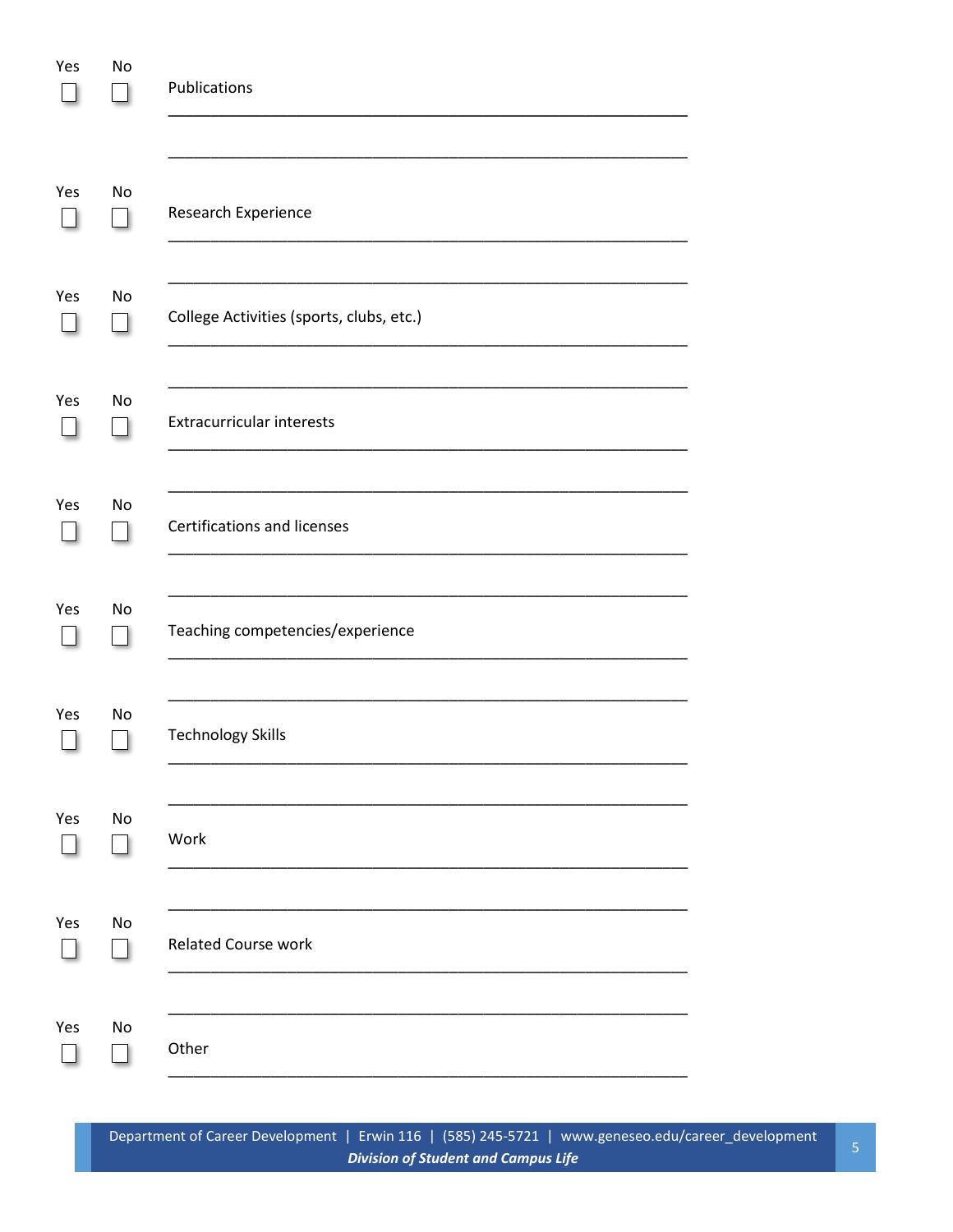# **Action Verbs**



The following is a list of action verbs that should help you in describing your experiences and activities on your résumé.

### *Communication Skills*

Addressed **Architrated** Arbitrated **Archites Arranged** Arranged Authored Collaborated Convinced Corresponded Developed Directed Drafted Edited Enlisted Formulated and Influenced and Influenced and Interpreted Lectured **Mediated** Mediated **Mediated** Moderated Negotiated **Persuaded** Persuaded **Persuaded Promoted** Publicized **Reconciled** Reconciled Reconciled Recruited Spoke **Translated** Translated Wrote

### *Research Skills*

# *Technical Skills*

Computed **Designed** Designed **Designed** Devised Engineered **Fabricated** Fabricated **Fabricated** Maintained Remodeled Solved Repaired Repaired Solved Upgraded

# **Teaching Skills**

Stimulated Trained

# **Financial Skills**

Administered **Allocated** Allocated **Analyzed** Analyzed Appraised **Audited Audited Audited Audited Balanced** Budgeted **Calculated** Calculated **Calculated** Computed Developed and a state of the Forecasted Controller and Managed Managed Marketed **Researched** Researched **Projected** 

- 
- Clarified Clarified Collected Collected Critiqued Diagnosed **Examined** Evaluated **Examined** Examined Extracted **Inspected** Identified **Inspected** Interpreted **Interviewed** Interviewed **Interviewed** Investigated Organized **Summarized Reviewed Reviewed Reviewed** Summarized Surveyed Surveyed Systematized

Assembled and Calculated Built Calculated Built Calculated

Adapted Clarified **Advised** Advised **Advised** Clarified Coached Communicated Coordinated Demystified Developed Enabled Encouraged Evaluated Explained Facilitated and a state of the Guided Contract of the Informed Instructed **East Constructed** Persuaded **Persuaded** Set goals

Operated **Overhauled Overhauled COVERS Programmed**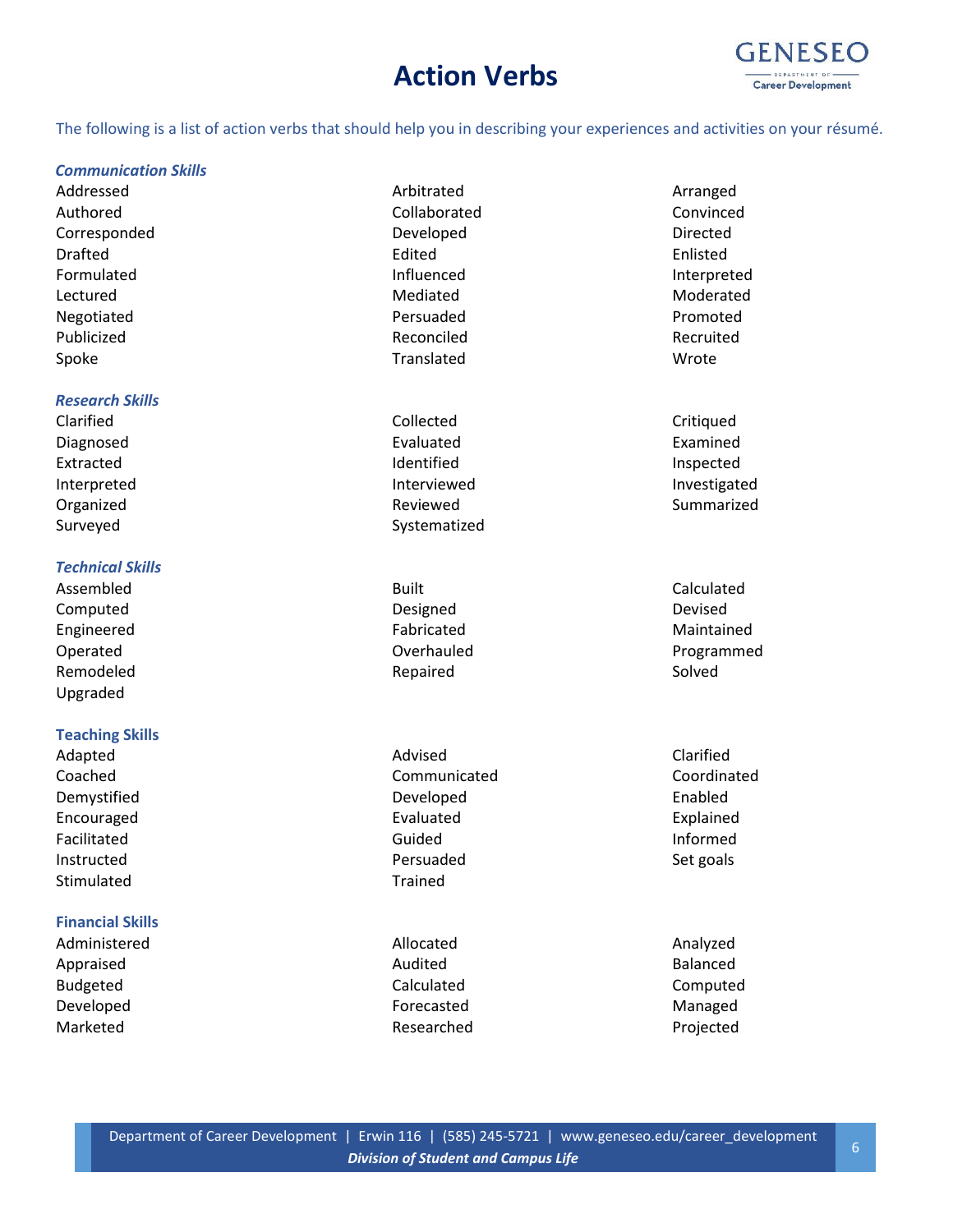# **Creative Skills**

Revitalized Shaped

# **Helping Skills**

Diagnosed **Educated** Educated **Expedited** Facilitated **Familiarized** Familiarized Guided Motivated **Referred** Referred **Referred** Rehabilitated Represented

# **Detail Skills**

Approved and Cataloged Arranged Cataloged Cataloged Classified Collected Compiled Dispatched **Executed** Executed **Executed** Generated Implemented **Inspected** Inspected Monitored Operated **Organized** Communication Communication Communication Communication Communication Communication Communication Communication Communication Communication Communication Communication Communication Communication Commu Processed **Recorded Purchased Purchased Recorded** Retrieved and Screened Screened Screened Specified Systematized Tabulated Validated

# *Management Skills*

Contracted Coordinated Delegated Developed examples a controller controller controller problems of the Directed Evaluated Evaluated Executed and increased improved and increased increased increased Organized Oversaw Planned Supervised

# **Accomplishment Verbs**

Acted **Conceptualized Created** Customized Customized Designed Developed Directed Established Fashioned Fashioned Fashioned Founded Illustrated and initiated Initiated Instituted and Instituted in the Instituted Instituted Integrated **Integrated** Introduced **Introduced Integrated** Originated **Performed Performed Performed Planned** 

Assessed **Assessed** Clarified

Administered **Analyzed** Analyzed **Analyzed** Assigned

Achieved **Improved** Expanded **Expanded Improved** Pioneered **Reduced** Reduced **Reduced** Resolved Restored **Spearheaded** Spearheaded Transformed Transformed

Coached Counseled Demonstrated

Attained Chaired Chaired Chaired Consolidated Consolidated Consolidated Consolidated Consolidated Consolidated Prioritized **Produced** Produced **Recommended** Reviewed **Scheduled** Scheduled Strengthened Strengthened